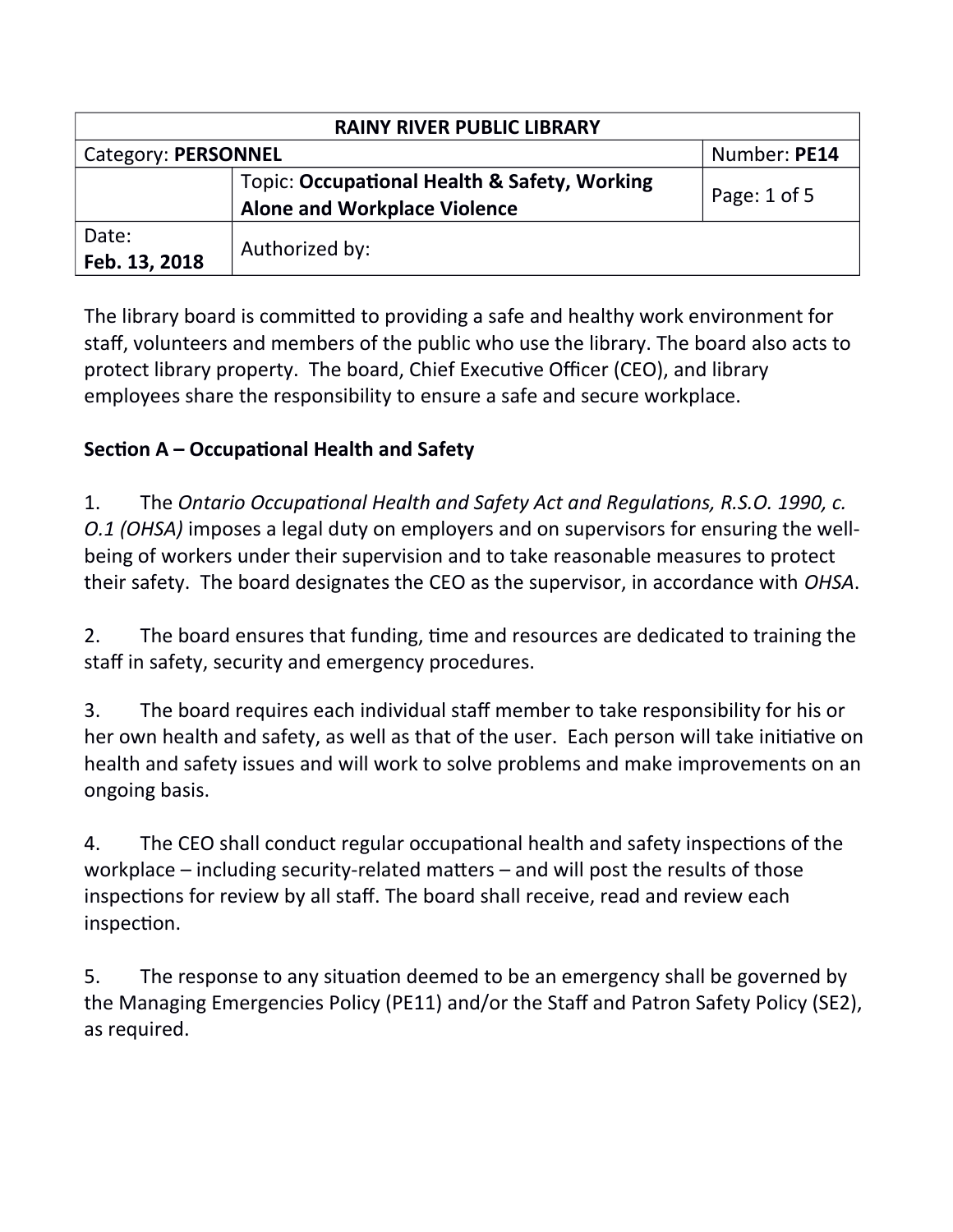| <b>RAINY RIVER PUBLIC LIBRARY</b> |                                                                                     |                |  |  |
|-----------------------------------|-------------------------------------------------------------------------------------|----------------|--|--|
| Category: PERSONNEL               |                                                                                     | Number: PE14   |  |  |
|                                   | Topic: Occupational Health & Safety, Working<br><b>Alone and Workplace Violence</b> | Page: $2$ of 5 |  |  |
| Date:<br>Feb. 13, 2018            | Authorized by:                                                                      |                |  |  |

## **Section B – Working Alone**

6. Working alone describes a situation where a person is the only worker in the library, or where the worker does not have direct contact with a co-worker. The library board recognizes that staff safety is paramount, and agrees that appropriate supports will be put in place for staff working alone. Library staff acknowledge that, due to budget realities, working alone is a routine part of their duties.

7. The library board shall take the following measures:

a) Facility-related problems (such as broken outside lighting) shall be raised with the landlord and documented in writing.

b) Working alone procedures shall be specifically addressed in employee orientation.

c) On request, a check-in procedure at closing time will be established for any staff person working alone.

- 8. Staff working alone shall take the following basic precautions:
	- a) All unused spaces should be locked.
	- b) Defective outside lighting shall be reported promptly to the landlord for repair.
	- c) No tasks involving climbing or heavy lifting shall be undertaken.
	- d) The staff person shall work facing the public and carry a telephone with them.
	- e) Only professional staff shall be left in charge of a library.
	- f) Cash shall not be counted or left unattended in public areas.
	- g) Established opening and closing procedures shall be followed.

h) Staff shall familiarize themselves with the Staff and Patron Safety Policy (SE2) and the Managing Emergencies Policy (PE11).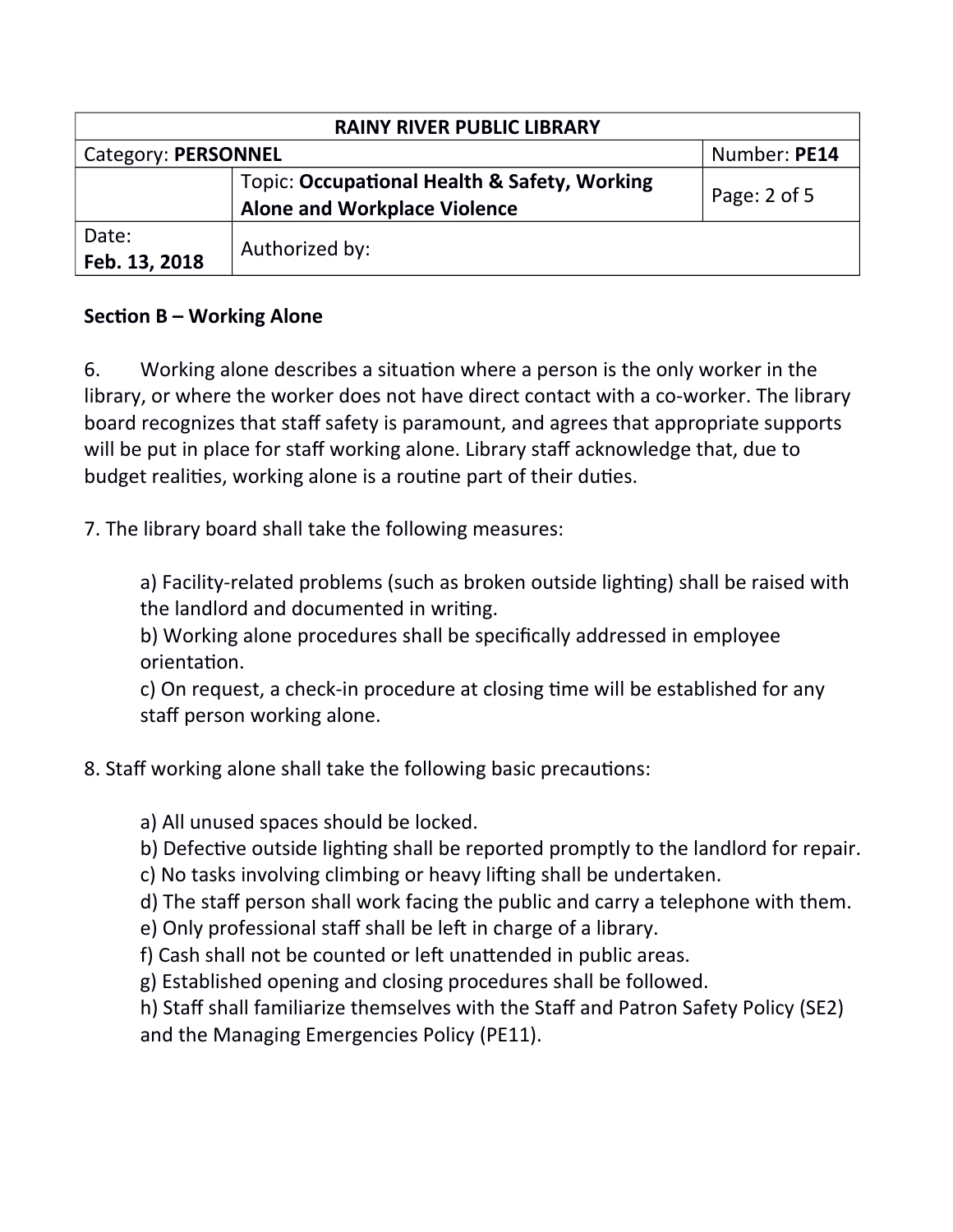| <b>RAINY RIVER PUBLIC LIBRARY</b> |                                                                                     |              |  |  |
|-----------------------------------|-------------------------------------------------------------------------------------|--------------|--|--|
| Category: PERSONNEL               |                                                                                     | Number: PE14 |  |  |
|                                   | Topic: Occupational Health & Safety, Working<br><b>Alone and Workplace Violence</b> | Page: 3 of 5 |  |  |
| Date:<br>Feb. 13, 2018            | Authorized by:                                                                      |              |  |  |

## **Section C – Workplace Violence**

9 The library recognizes the defniton of violence as set out in the *Occupatonal Health* and Safety Act. Workplace violence means:

- a) the exercise of physical force by a person against a worker, in a workplace, that causes or could cause physical injury to the worker,
- b) an attempt to exercise physical force against a worker, in a workplace, that could cause physical injury to the worker,
- $c$  a statement or behaviour that it is reasonable for a worker to interpret as a threat to exercise physical force against the worker, in a workplace, that could cause physical injury to the worker

10. At all times, staff and patrons are expected to follow the Staff and Patron Safety Policy (PE2). Staff should follow the Managing Emergencies Policy (PE11) for any situation listed in that Policy.

- 11. Violence in the workplace may include:
	- a) verbally threatening to attack a worker
	- b) leaving threatening notes or sending threatening e-mails to the workplace
	- c) shaking a fist in a worker's face
	- d) hitting or trying to hit a worker
	- e) throwing or kicking an object
	- f) sexual aggression against a worker
- 12. Violence in the library or on library property also includes:
	- a) intentionally or recklessly damaging of the property of another person
	- b) intentionally causing alarm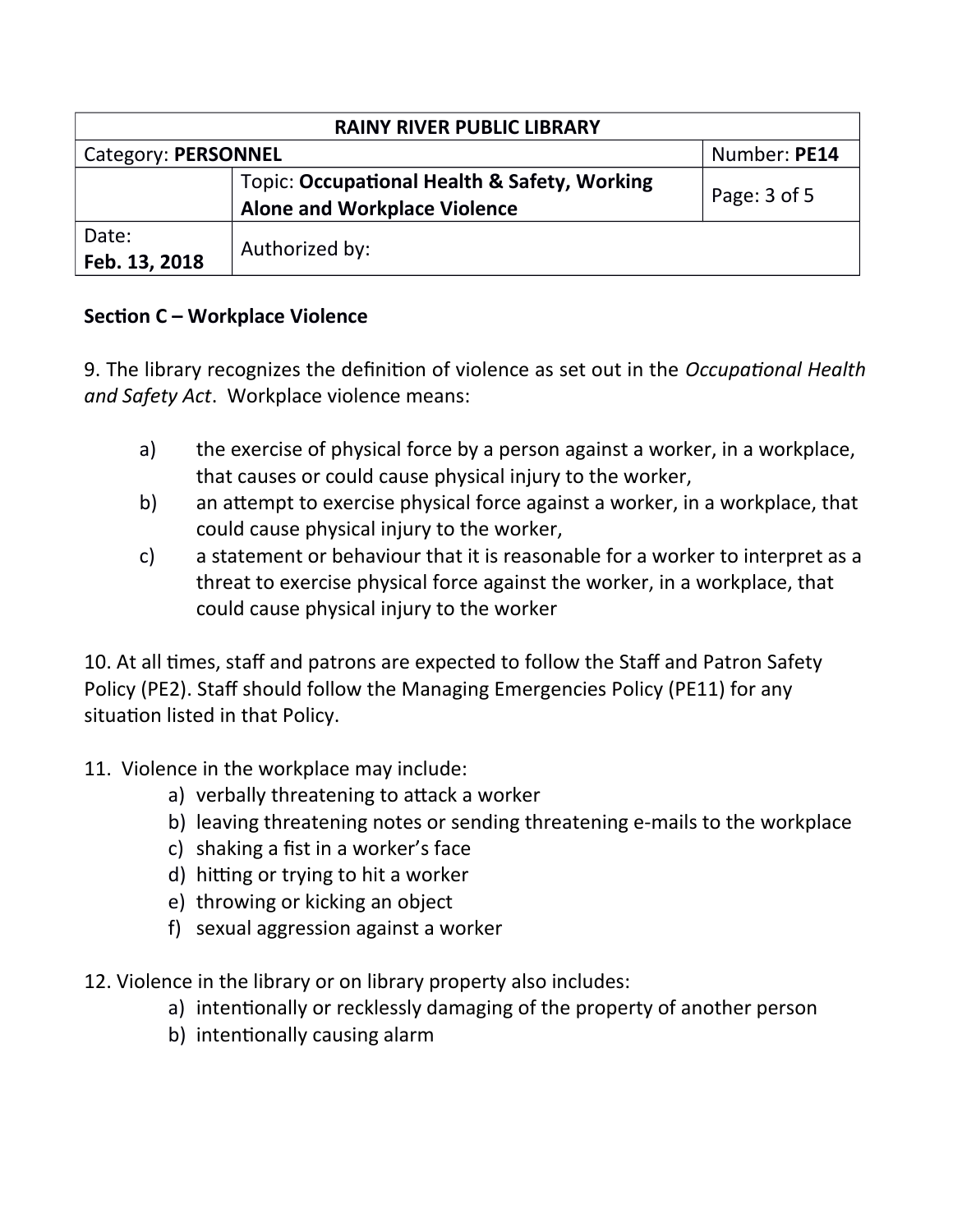| <b>RAINY RIVER PUBLIC LIBRARY</b> |                                                                                     |                |  |  |
|-----------------------------------|-------------------------------------------------------------------------------------|----------------|--|--|
| Category: PERSONNEL               |                                                                                     | Number: PE14   |  |  |
|                                   | Topic: Occupational Health & Safety, Working<br><b>Alone and Workplace Violence</b> | Page: $4$ of 5 |  |  |
| Date:<br>Feb. 13, 2018            | Authorized by:                                                                      |                |  |  |

- c) recklessly creating a risk by fighting
- d) creating a hazardous condition or danger by recklessly engaging in conduct which creates a substantial risk of serious physical injury
- e) intentionally placing or attempting to place another person in fear of imminent serious physical injury
- f) wielding a weapon

13. The CEO or designate must develop and maintain a workplace violence program. The program will set out:

- a) a process for assessing the risk of violence in the workplace
- b) measures to control risk including those from domestic violence
- c) procedures for reporting incidents of violence
- d) the process for dealing with, and investigating, violent incidents and complaints
- 14. All reports will be investigated by the CEO or designate.

a) Physical or sexual assault or threat of physical violence will be reported to the police

b) The library will provide staff with information on the risk of violence in the library and training workshops on a periodic basis addressing concerns such as "dealing with difficult people."

c) Anyone experiencing or witnessing imminent danger or actual violence involving weapons or personal injury should call the police

d) Workplace violence should be reported immediately to the most senior staff member available and to the library board

e) Employees are encouraged to report behaviour that they reasonably believe poses a potential for violence as described above.